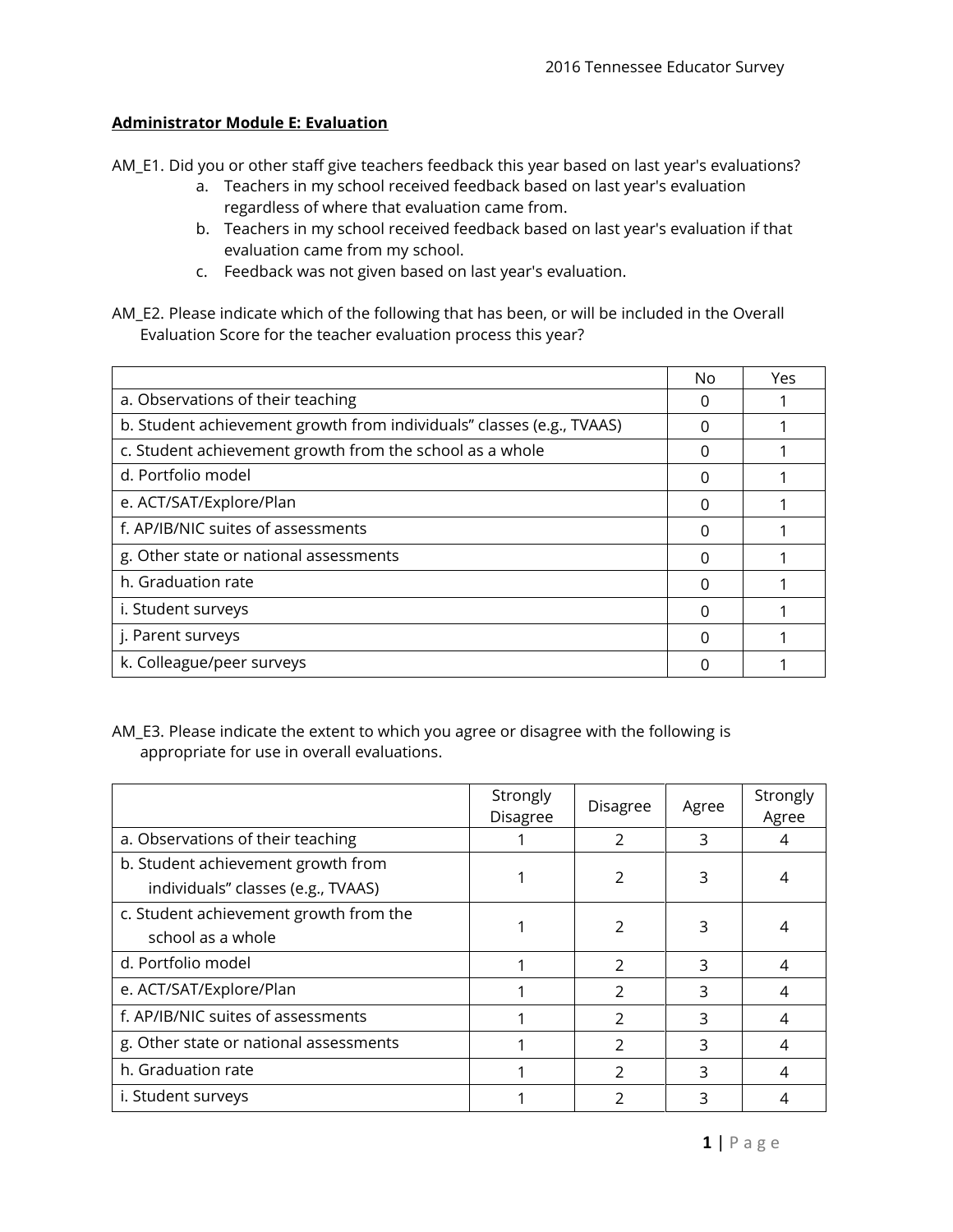| Parent surveys            |  |  |
|---------------------------|--|--|
| k. Colleague/peer surveys |  |  |

AM\_E4. Please indicate the extent to which you agree or disagree that you understand how to use this in evaluations.

|                                        | Strongly<br><b>Disagree</b> | <b>Disagree</b> | Agree | Strongly<br>Agree |
|----------------------------------------|-----------------------------|-----------------|-------|-------------------|
| a. Observations of their teaching      |                             | $\mathcal{P}$   | 3     | 4                 |
| b. Student achievement growth from     |                             | $\mathcal{P}$   | 3     | 4                 |
| individuals" classes (e.g., TVAAS)     |                             |                 |       |                   |
| c. Student achievement growth from the |                             |                 | 3     |                   |
| school as a whole                      |                             | 2               |       | 4                 |
| d. Portfolio model                     |                             | $\mathcal{P}$   | 3     | 4                 |
| e. ACT/SAT/Explore/Plan                |                             | $\mathcal{P}$   | ς     | 4                 |
| f. AP/IB/NIC suites of assessments     |                             | $\mathcal{P}$   | 3     | 4                 |
| g. Other state or national assessments |                             | $\mathcal{P}$   | ς     | 4                 |
| h. Graduation rate                     |                             | $\mathcal{P}$   | 3     | 4                 |
| i. Student surveys                     |                             | $\mathcal{P}$   | 3     | 4                 |
| j. Parent surveys                      |                             | $\mathcal{P}$   | 3     | 4                 |
| k. Colleague/peer surveys              |                             | 2               | 3     | 4                 |

AM\_E5. Please indicate which of the following that has been, or will be Used for Feedback for the teacher evaluation process this year? (Please select all that apply.)

- a. Observations of their teaching
- b. Student achievement growth from individuals'' classes (e.g., TVAAS)
- c. Student achievement growth from the school as a whole
- d. Portfolio model
- e. ACT/SAT/Explore/Plan
- f. AP/IB/NIC suites of assessments
- g. Other state or national assessments
- h. Graduation rate
- i. Student surveys
- j. Parent surveys
- k. Colleague/peer surveys
- l. Other (Please specify)
- AM\_E6. Please indicate the extent to which you agree or disagree with the following statements regarding the evaluation process.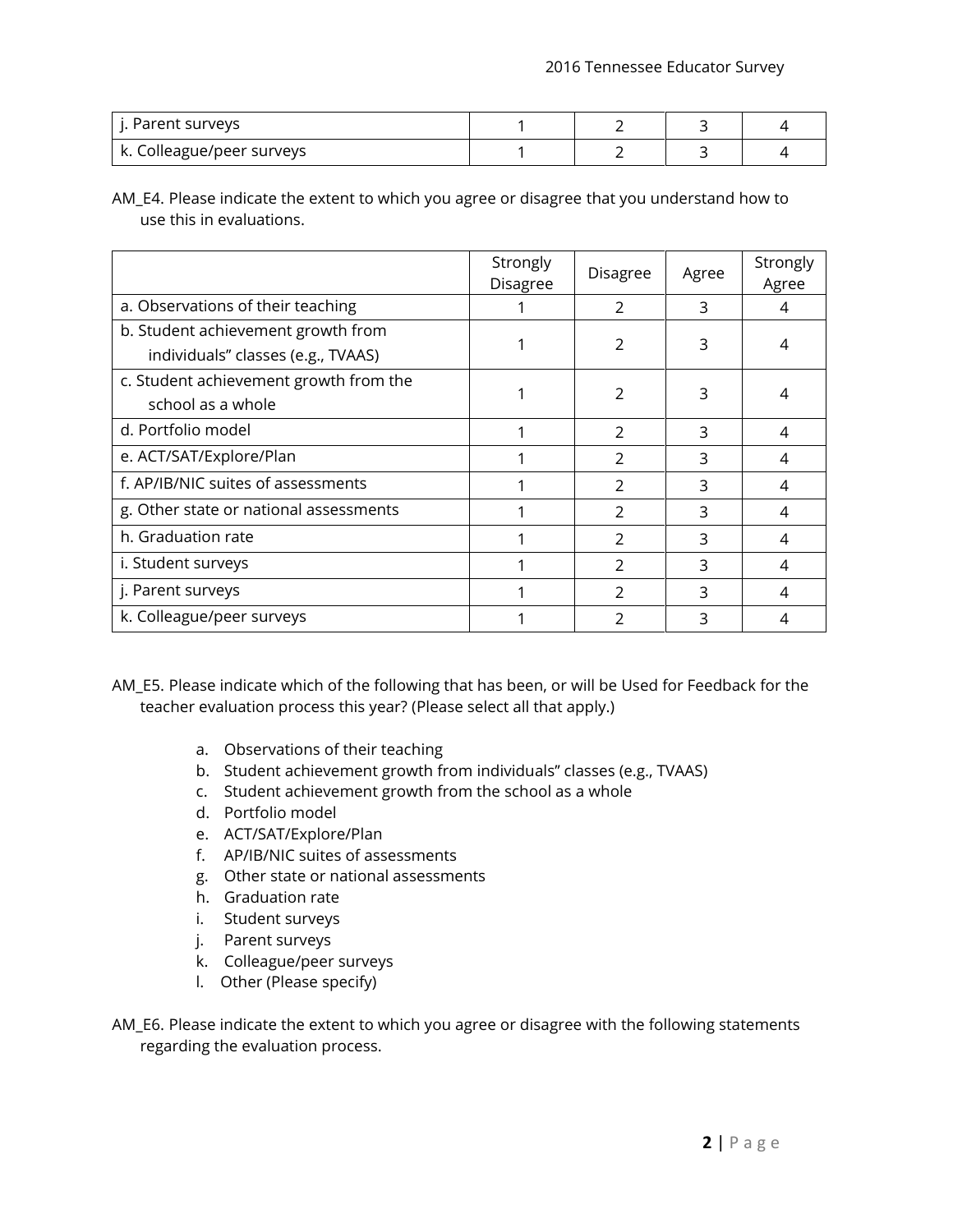|                                                                                                                          | Strongly<br><b>Disagree</b> | Disagree      | Agree | Strongly<br>Agree |
|--------------------------------------------------------------------------------------------------------------------------|-----------------------------|---------------|-------|-------------------|
| a. The teacher evaluation process focuses on<br>the aspects of teachers' work that will affect<br>student learning.      |                             |               | 3     | 4                 |
| b. The teacher evaluation process helps<br>teachers to identify areas where they can<br>improve.                         |                             | $\mathcal{P}$ |       | 4                 |
| c. The teacher evaluation process helps<br>teachers to identify areas where their<br>teaching is strong.                 |                             | $\mathcal{P}$ | 3     |                   |
| d. The teacher evaluation process provides<br>teachers with clear expectations for their<br>teaching.                    |                             | $\mathcal{P}$ | 3     |                   |
| e. The teacher evaluation process establishes<br>specific standards for effective practice for<br>teachers in my school. |                             | $\mathcal{P}$ | 3     | 4                 |
| The teacher evaluation process helps<br>f.<br>teachers plan instruction and develop<br>lesson plans.                     |                             | 2             | З     | 4                 |

AM\_E7. Please indicate the extent to which results from teacher evaluation ratings as a whole in your school are used for the following purposes.

|                                                                                                                                              | Not at<br>All | To a<br>Small<br>Extent | To a<br>Moderate<br>Extent | To a<br>Large<br>Extent | Do<br><b>Not</b><br>Know |
|----------------------------------------------------------------------------------------------------------------------------------------------|---------------|-------------------------|----------------------------|-------------------------|--------------------------|
| a. To identify areas in which teachers<br>need professional development                                                                      |               | $\overline{2}$          | 3                          | 4                       | 5                        |
| b. To determine whether particular<br>teachers receive (or keep) tenure (or<br>some other irrevocable job security)                          |               | $\overline{2}$          | 3                          | 4                       | 5                        |
| c. To determine whether teachers<br>receive a monetary bonus on top of<br>their salary, a salary increase, or<br>promotion to a higher level | 1             | $\overline{2}$          | 3                          | 4                       |                          |
| d. To assign teachers to classes/students<br>(within the school)                                                                             | 1             | $\overline{2}$          | 3                          | 4                       | 5                        |
| e. To provide information to parents<br>and/or the general public about the<br>quality of teaching at my school as a<br>whole                |               | $\overline{2}$          | 3                          | 4                       | 5                        |
| f. To determine whether teachers enter<br>into some type of probationary status<br>(employee improvement plan, etc.)                         |               | $\mathcal{P}$           | 3                          | 4                       |                          |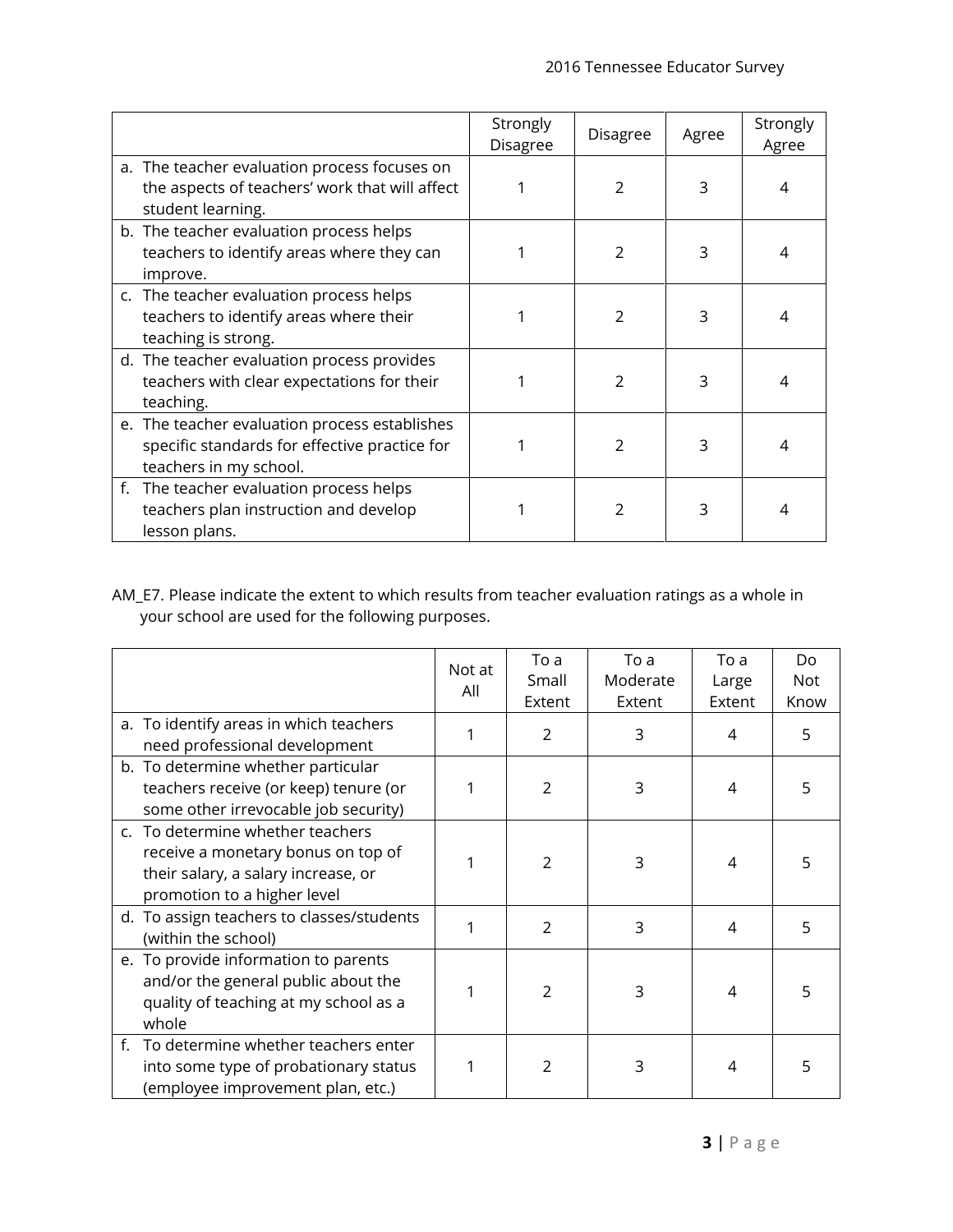|                                                                                                                              | Strongly<br><b>Disagree</b> | <b>Disagree</b> | Agree | Strongly<br>Agree |
|------------------------------------------------------------------------------------------------------------------------------|-----------------------------|-----------------|-------|-------------------|
| a. The system as a whole for assessing<br>teachers generates fair and accurate<br>results.                                   |                             |                 |       |                   |
| b. The evaluation criteria are applied equally<br>to all teachers, regardless of their<br>background or level of experience. |                             |                 |       |                   |
| c. The system is effective in identifying<br>outstanding teachers.                                                           |                             |                 |       |                   |
| d. The system is effective in identifying<br>teachers who are struggling.                                                    |                             |                 |       |                   |

AM\_E8. Please indicate the extent to which you agree or disagree with the following statements regarding the teacher evaluation system used in your school district.

AM\_E9. Please indicate the extent to which you agree or disagree with the following statements regarding TVAAS (Tennessee Value-Added Assessment System).

|                                                                                                                                           | Strongly<br>Disagree | Disagree       | Agree | Strongly<br>Agree |
|-------------------------------------------------------------------------------------------------------------------------------------------|----------------------|----------------|-------|-------------------|
| a. I am able to give a brief, accurate<br>explanation of TVAAS.                                                                           | 1                    | $\mathcal{P}$  | 3     | 4                 |
| b. I have the expertise necessary to advise<br>teachers on using TVAAS to inform<br>instructional practice.                               | 1                    | 2              | 3     | 4                 |
| c. Teachers should use student growth to<br>organize course materials during<br>beginning of year planning.                               | 1                    | 2              | 3     | 4                 |
| d. Teachers should use student growth to<br>organize their classroom (e.g. seating<br>charts, etc.) during beginning of year<br>planning. | 1                    | 2              | 3     | 4                 |
| e. TVAAS scores should be used to inform<br>professional development priorities.                                                          | 1                    | $\overline{2}$ | 3     | 4                 |
| f. There is a trusted resource at my school for<br>staff to consult when they have questions<br>about TVAAS.                              | 1                    | $\overline{2}$ | 3     | 4                 |
| g. There is a trusted resource in my district<br>that I may consult when I have questions<br>about TVAAS.                                 | 1                    | $\overline{2}$ | 3     | 4                 |
| h. TDOE communication concerning TVAAS is<br>easy to understand.                                                                          |                      | $\mathcal{P}$  | 3     | 4                 |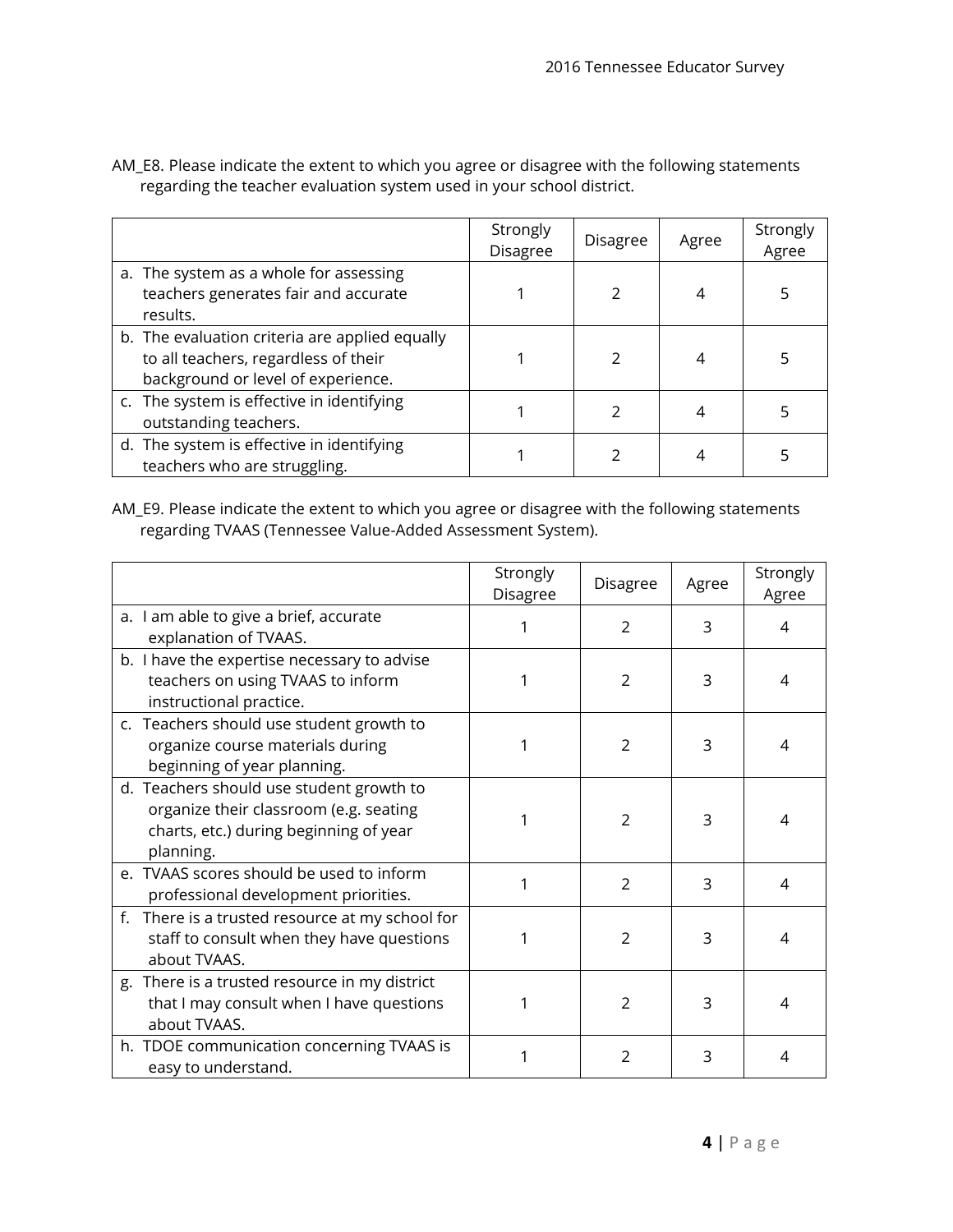| i. I have attended a professional learning |  |  |
|--------------------------------------------|--|--|
| session on using TVAAS in the last year.   |  |  |

AM\_E10. Please report on your view of the overall burden on PRINCIPALS AND OTHER ADMINISTRATORS related to the implementation of the entire teacher evaluation process.

| LOW           |  | コにロ           |  |
|---------------|--|---------------|--|
| <b>BURDEN</b> |  | <b>BURDEN</b> |  |
|               |  |               |  |

AM\_E11. Please report on your view of the overall burden on TEACHERS related to the implementation of the entire teacher evaluation process.

| OW            |   |   | $10 \, \text{C}$ $11$<br><del>.</del> |  |
|---------------|---|---|---------------------------------------|--|
| <b>BURDEN</b> |   |   | <b>RURDEN</b>                         |  |
| ت             | ٮ | ∽ |                                       |  |

AM\_E12. Please indicate the extent to which you agree or disagree with the following statements regarding time related to implementing the teacher evaluation system.

|                                                                                                                   | Strongly<br>Disagree | <b>Disagree</b> | Agree | Strongly<br>Agree |
|-------------------------------------------------------------------------------------------------------------------|----------------------|-----------------|-------|-------------------|
| a. Time spent on tasks related to the teacher<br>evaluation system inhibits my performance<br>on other key tasks. |                      |                 |       | 4                 |
| b. Time spent on tasks related to the teacher<br>evaluation system is valuable and<br>worthwhile.                 |                      |                 |       | 4                 |

AM\_E13. Please rate the extent to which your district and/or state has provided your school with specific types of support for implementing the teacher evaluation system. (Please think about the support received for participation in the teacher evaluation system over the course of the entire school year.)

|                                                                                                          | No.     | Some    | Adequate | Strong  |
|----------------------------------------------------------------------------------------------------------|---------|---------|----------|---------|
|                                                                                                          | Support | Support | Support  | Support |
| a. Leadership support (such as key<br>information and guidance)                                          |         |         |          |         |
| b. Time (such as time to complete evaluation<br>materials)                                               |         |         |          |         |
| c. Materials (such as guidelines to facilitate<br>the process and programs to record<br>evaluation data) |         |         |          | 4       |